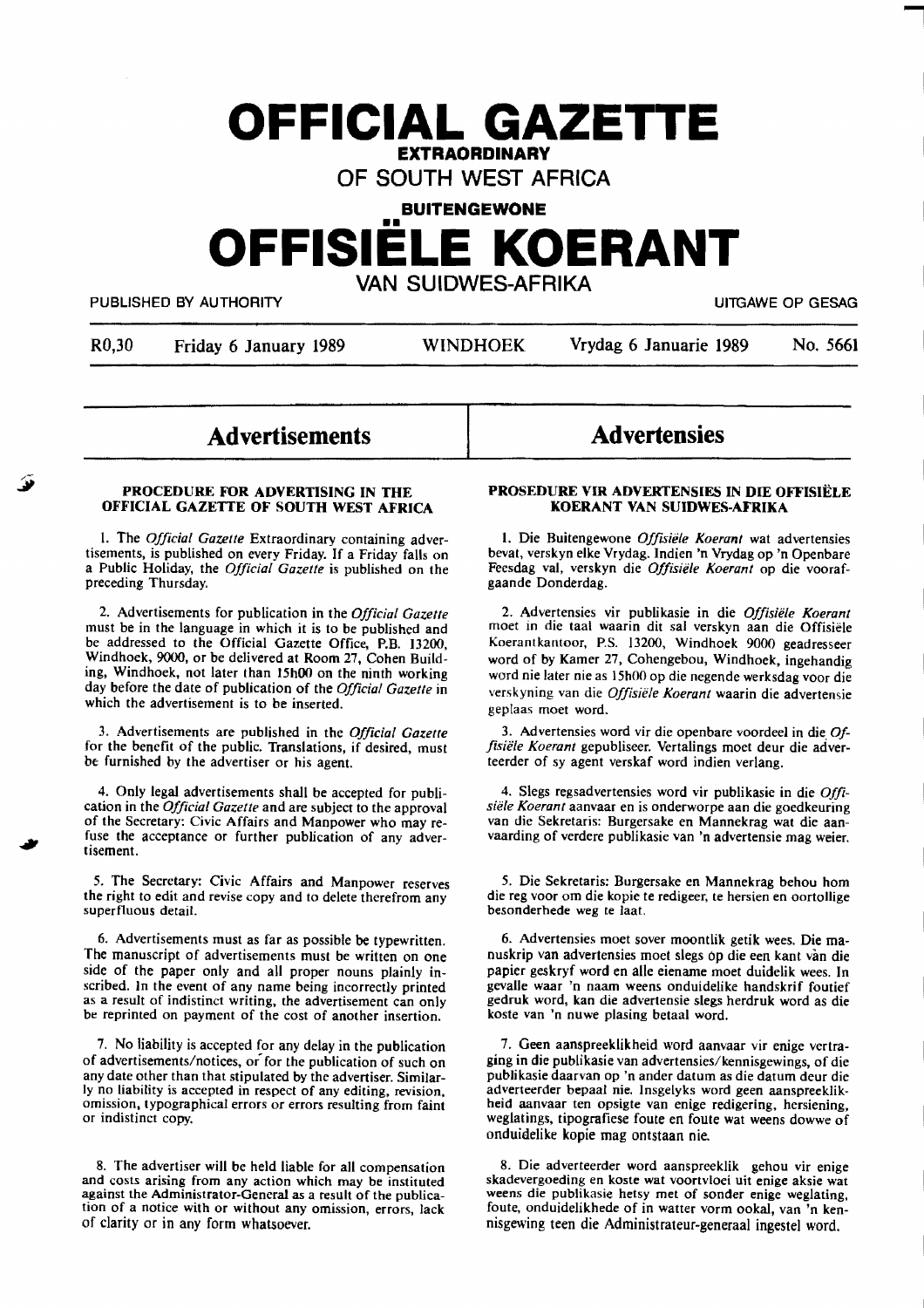9. The subscription for the *Official Gazette* is R25 plus OST per annum, post free in this territory and the Republic of South Africa, obtainable from Star Binders and Printers, P.O. Box 56, Windhoek, 9000. Postage must be prepaid by overseas subscribers. Single copies of the *Official Gazette*  are obtainable from Star Binders & Printers, P.O. Box 56, Windhoek 9000, at the price as printed on copy. Copies are kept in stock for two years only.

IO. The charge for the insertion of notices is as follows and is payable in the form of cheques, postal or money orders:

## **LIST OF FIXED TARIFF RATES**

| STANDARDISED NOTICES                                                                                                                   | Rate per<br>insertion<br>R |
|----------------------------------------------------------------------------------------------------------------------------------------|----------------------------|
| Transfer of business                                                                                                                   | 3,25                       |
| Deeds: Lost documents                                                                                                                  | 6,00                       |
| Business notices                                                                                                                       | 5,00                       |
| Administration of Estates Acts Notices, Forms<br>J. 187, 193, 197, 295, 297, 517 and 519                                               | 2,00                       |
| Third party insurance claims for compensation.                                                                                         | 2,50                       |
| Insolvency Act and Company Acts Notices: J. 28,<br>J. 29. Forms 1 to 9                                                                 | 4,00                       |
| $N.B.$ — Forms 2 and 6 — additional statements<br>according to word count table, added to the basic<br>tariff.                         |                            |
| Change of name (four insertions)                                                                                                       | 60,00                      |
| Naturalisation notices (including a reprint for the                                                                                    | 2,00                       |
| Unclaimed moneys — only in the Official Gazette<br>Extraordinary, closing date 15 January (per entry<br>of "name, address and amount") | 0,80                       |
| Butchers' notices                                                                                                                      | 5.00                       |
| Slum Clearance Court Notices, per premises                                                                                             | 4,00                       |
| Lost life insurance policies $\dots \dots \dots \dots \dots$                                                                           | 2.00                       |

#### **NON-STANDARDISED** NOTICES

| Company notices:                                                                                                                                                                                          | R     |
|-----------------------------------------------------------------------------------------------------------------------------------------------------------------------------------------------------------|-------|
| Short notices: Meetings, resolutions, offers of com-<br>promise, conversions of companies, voluntary<br>windings-up, etc.: closing of members' registers<br>for transfer and/or declarations of dividends | 11,00 |
| Liquor Licence Notices (In <i>Official Gazette</i> , Ex-<br>traordinary viz. (June/Tvl: November/Cape;<br>January/O.F.S.; April/Natal), per bilingual<br>application                                      | 7,00  |
| Declaration of dividends with profit statements, in-<br>cluding notes $\ldots \ldots \ldots \ldots \ldots \ldots \ldots \ldots \ldots$                                                                    | 25.00 |
| Long notices: Transfers, changes in respect of<br>shares or capital, redemptions, resolutions, volun-                                                                                                     | 37,00 |
| Trade marks in South West Africa                                                                                                                                                                          | 11.00 |
| Liquidators' and other appointees' notices $\dots$ .                                                                                                                                                      | 7,00  |

9. Die jaarlikse intekengeld op die *Offisiele Koerant* is R25 plus belasting posvry in hierdie gebied en die Republiek van Suid-Afrika, verkrygbaar by Star Binders & Printers, Posbus 56, Windhoek, **9000.** Oorsese intekenaars moet posgeld vooruitbetaal. Enkel eksemplare van die *Offisiele Koerant* is **verkrygbaar van** Star Binders & **Printers,** Posbus 56, Windhoek, 9000 teen die prys soos gedruk op eksemplaar. Eksemplare word vir slegs twee jaar in voorraad gehou.

10. Die koste vir die plasing van kennisgewings is soos volg en is betaalbaar by wyse van tjeks, wissels, pos- of geldorders:

#### **LYS VAN VASTE TARIEWE**

| GESTANDAARDISEERDE<br><b>KENNISGEWINGS</b>                                                                                                                                                                     | Tarief per<br>plasing<br>R |
|----------------------------------------------------------------------------------------------------------------------------------------------------------------------------------------------------------------|----------------------------|
| Oordrag van besigheid                                                                                                                                                                                          | 3,25                       |
| Aktes: Verlore dokumente                                                                                                                                                                                       | 6,00                       |
| Besigheidskennisgewings                                                                                                                                                                                        | 5,00                       |
| Boedelwettekennisgewings: Vorms J. 187, 193,<br>197, 295, 297, 517 en 519                                                                                                                                      | 2,00                       |
| Derdepartyassuransie-eise om skadevergoeding.                                                                                                                                                                  | 2,50                       |
| Insolvensiewet- en maatskappywettekennisge-<br>wings: J. 28, J. 29. Vorms 1 tot 9                                                                                                                              | 4,00                       |
| $L.W. - V \text{orms } 2 \text{ en } 6 - \text{bykomstige verklarings}$<br>volgens woordetaltabel, toegevoeg tot die basie-<br>se tarief.                                                                      |                            |
| Naamsverandering (vier plasings)                                                                                                                                                                               | 60,00                      |
| Naturalisasiekennisgewings (insluitende 'n her-<br>druk vir die adverteerder)                                                                                                                                  | 2,00                       |
| Onopgeëiste geld — slegs in die Buitengewone $Of$ -<br>fisiële Koerant sluitingsdatum 15 Januarie (per in-<br>skrywings van "naam, adres en bedrag")                                                           | 0,80                       |
| $Slagterskenn isgewings \ldots \ldots \ldots \ldots \ldots \ldots \ldots$                                                                                                                                      | 5,00                       |
| Slumopruimingshofkennisgewings, per perseel                                                                                                                                                                    | 4,00                       |
| Verlore lewensversekeringspolisse                                                                                                                                                                              | 2,00                       |
| NIE-GESTANDAARDISEERDE KENNISGEWINGS                                                                                                                                                                           |                            |
| Maatskappykennisgewings:                                                                                                                                                                                       | R                          |
| Kort kennisgewings: Vergaderings, besluite, aanbod<br>van skikking, omskepping van maatskappye, vry-<br>willige likwidasie, ens.: sluiting van lederegisters<br>vir oordragte en/of verklarings van dividende. | 11,00                      |
| Dranklisensiekennisgewings (in Buitengewone Of-<br>fisiële Koerante, t.w. (Junie/Tvl.; November/<br>Kaap; Januarie/OVS; April/Natal) per tweetalige<br>aansoek                                                 | 7,00                       |
| Verklaring van dividende met profytstate, notas in-<br>eesluit                                                                                                                                                 | 25,00                      |
| Lang kennisgewings: Oordragte, veranderings met<br>betrekking tot aandele of kapitaal, aflossings, be-<br>sluite, vrywillige likwidasies                                                                       | 37,00                      |
| Handelsmerke in Suidwes-Afrika                                                                                                                                                                                 | 11,00                      |
| Likwidateurs en ander aangesteldes se kennisge-                                                                                                                                                                |                            |
|                                                                                                                                                                                                                | 7,00                       |

..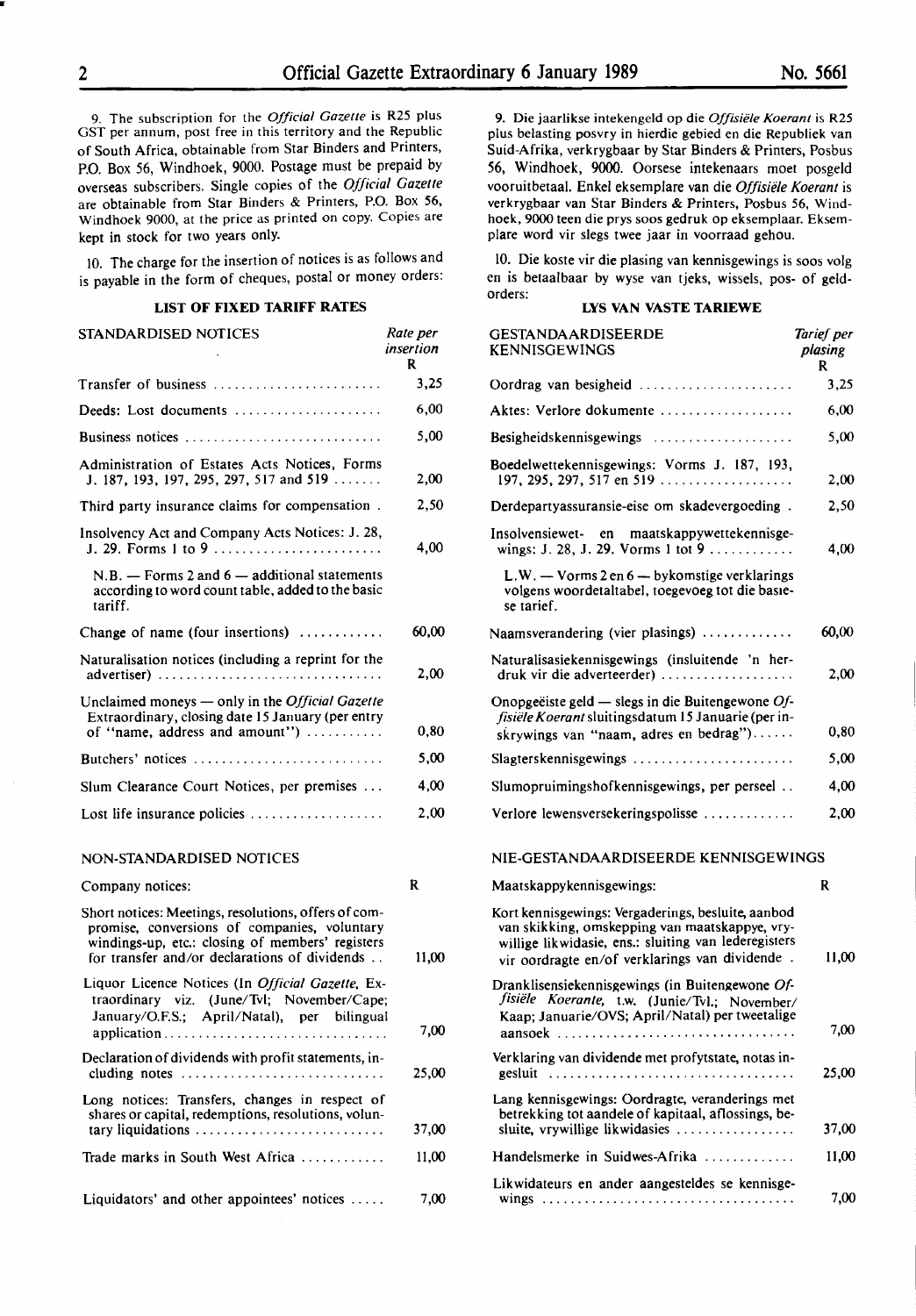### SALES IN EXECUTION AND OTHER PUBLIC SALES:

| Sales in execution $\ldots$ , , , , , ,                                                                       | - 18.00                |
|---------------------------------------------------------------------------------------------------------------|------------------------|
| Public auctions, sales and tenders:<br>Up to 75 words $\dots \dots \dots \dots \dots \dots \dots \dots \dots$ | 6.00<br>15.00<br>23,00 |

#### ORDERS OF THE COURT:

| Provisional and final liquidations or sequestra-             | 14.00 |
|--------------------------------------------------------------|-------|
| Reduction or change in capital mergers, offers of            |       |
| compromise<br>Judical managements, curator bonis and similar | 37,00 |
|                                                              | 37,00 |
| Extension of return date                                     | 4.00  |
| Supersession and discharge of petitions (J. 158)             | 4.00  |

II. **The** charge for **the** insertion of advertisements **other**  than the notices mentioned in paragraph 10 is at the rate of 56c per cm double column. (Fractions of a cm must be calculated as a cm).

12. **No** advertisements **shall** be inserted unless the **charge**  is prepaid. Cheques, drafts, postal or money orders must be made payable to the Secretary: Civic Affairs and Manpower.

#### **Form/Vorm J187**

*ii* 

,,

#### **LIQUIDATION AND DISTRIBUTION ACCOUNTS IN DECEASED ESTATES LYING FOR INSPECTION**

In terms of section 35(5) of Act 66 of 1965, notice is hereby given that copies of the liquidation and distribution accounts **(first** and final, *unless otherwise stated)* in the **estates**  specified below will be open for the inspection of all persons interested therein for a period of 21 days (or shorter or longer if *specially stated)* from the date specified or from the date of publication hereof, whichever may be the later, and at the offices of the Master and Magistrates as stated.

Should **no** objection **thereto** be **lodged** with the **Master**  concerned during the **specified** period, **the** executors **will**  proceed to make payments in accordance with the accounts.

345/87 NIENABER David Petrus Matthys, 311018 5013 00 4, Grootfontein, Tweede Supplementêre, Grootfontein, Windhoek, Eerste Persoonlike Batebestuur, Posbus 512, Kaapstad, 8000.

573/87 SLABBERT Jacobus Paulus, 510913 5014 003, Katima Mulilo, ongetroud. Eerste en Finale Supplementêre Likwidasie en Distribusierekening, 21 dae, Katima Mulilo, Windhoek, Andre Bezuidenhout & Vennote, Standard Generalgebou, St Andrewstraat 72, Posbus 389, Bloem**fontein.** 

605/87 RADEMEYER Andries Hercules de Bruyn, 101 Bataljon, Ondangwa, Suidwes-Afrika, Supplementêre Eerste en Finale, Ondangwa, Windhoek, Reg Nr. 04/01564/06, Bankorptrust Beperk, Posbus **1199,** Port Elizabeth 6000.

54/88 HANSEN Heinrich Friedrich Ernst, 381221 5032 00 9, Staatshospitaal-Perseel, Posbus 377, Keetmanshoop, Elizabeth Johanna Hansen (geb. Redelinghuys), 410702 0100 **060,** Keetmanshoop, Windhoek, Bankorptrust Beperk, Posbus 680, Bellville, 7535.

#### GEREGTELIKE EN ANDER OPENBARE VERKOPE:

| Geregtelike verkope                    | 18.00 |
|----------------------------------------|-------|
| Openbare veilings, verkope en tenders: |       |
|                                        | 6.00  |
| 76 tot 250 woorde                      | 15.00 |
|                                        | 23.00 |

#### ORDERS VAN DIE HOF:

| Voorlopige en finale likwidasies of sekwestrasies                                                                                   | 14.00 |
|-------------------------------------------------------------------------------------------------------------------------------------|-------|
| Vermindering of verandering in kapitaalsame-<br>smeltings, aanbod van skikking<br>Geregtelike besture, kurator bonis en soortgelyke | 37,00 |
|                                                                                                                                     | 37,00 |
| Verlenging van keerdatum                                                                                                            | 4.00  |
| Tersydestellings en afwysings van petisies (J. 158)                                                                                 | 4,00  |

11. Die koste vir **die** plasing van advertensies, behalwe die kennisgewings wat in paragraaf 10 genoem word. is teen die tarief van 56c per cm dubbelkolom. (Gedeeltes van 'n cm moet as voile cm bereken word).

12. **Geen** advertensie word geplaas tensy die **koste** nie vooruitbetaal is nie. **Tjeks,** wissels, **pos- en** geldorders moet aan die Sekretaris,: Burgersake en Mannekrag betaalbaar gemaak word.

#### **LIKWIDASIE- EN DISTRIBUSIEREKENING IN BESTORWE BOEDELS WAT TER INSAE LE**

lngevolge artikel 35(5) van Wet 66 van 1965, word hierby kennis gegee dat duplikate van die Iikwidasie- en distribusierekenings (eerste en finale, *tensy anders vermeld)* in die boedels hieronder vermeld, in die kantore van die **Meester** en Landdroste soos vermeld **en** gedurende 'n tydperk van **21** dae (of korter of langer *indien spesiaal vermeld)* vanaf gemelde datums of vanaf datum van publikasie hiervan, as dit later is, ter insae lê van alle persone wat daarby belang het.

**Indien** binne genoemde tydperk geen besware daarteen by die **betrokke** Meester ingedien word **nie,** gaan die **ekseku**teurs oor tot die uitbetalings ingevolge gemelde rekenings.

429/87 DE CARVALHO Jorge Manuel Garcia Moreira Pinto, 560925 5269 JO 5, Diazstraat Windhoek, 21 dae vanaf 3 Januarie 1989, Windhoek, Van Sittert & Pretorius, **Ver**teenwoordiger van Eksekuteur, Jordaanstraat, Posbus **52,**  Tsumeb **9000.** 

131/88 WUBSER Irene Ann, 420430 0080 003, 27, Schafer Street, Ludwigsdorf, Windhoek, Windhoek, Lorentz & Bone, PO Box 85, Windhoek 9000.

224/88 GREEFF Servaas Francois, 470805 5011 00 5, Daan Bekkerstraat 65, Windhoek, Windhoek, Boland Bank Beperk, Posbus 1516, Windhoek, 9000.

267 /88 KUEHHIRT Georg Christian, 140328 01 0002 6, 4 Helioder **Village,** PO Box 20264, 9000 Windhoek, Windhoek, J.C. Kuehhirt, PO Box 20264, Windhoek, 9000.

433/88 KRIESS Lisbeth Wilhelmine Henriette, 0812030100022, 23 Briicken Street, PO Box 144, Swakopmund 9000, Swakopmund, Windhoek, Security 1rust (Pty) Ltd, PO Box **3599,** Windhoek, **9000.** 

I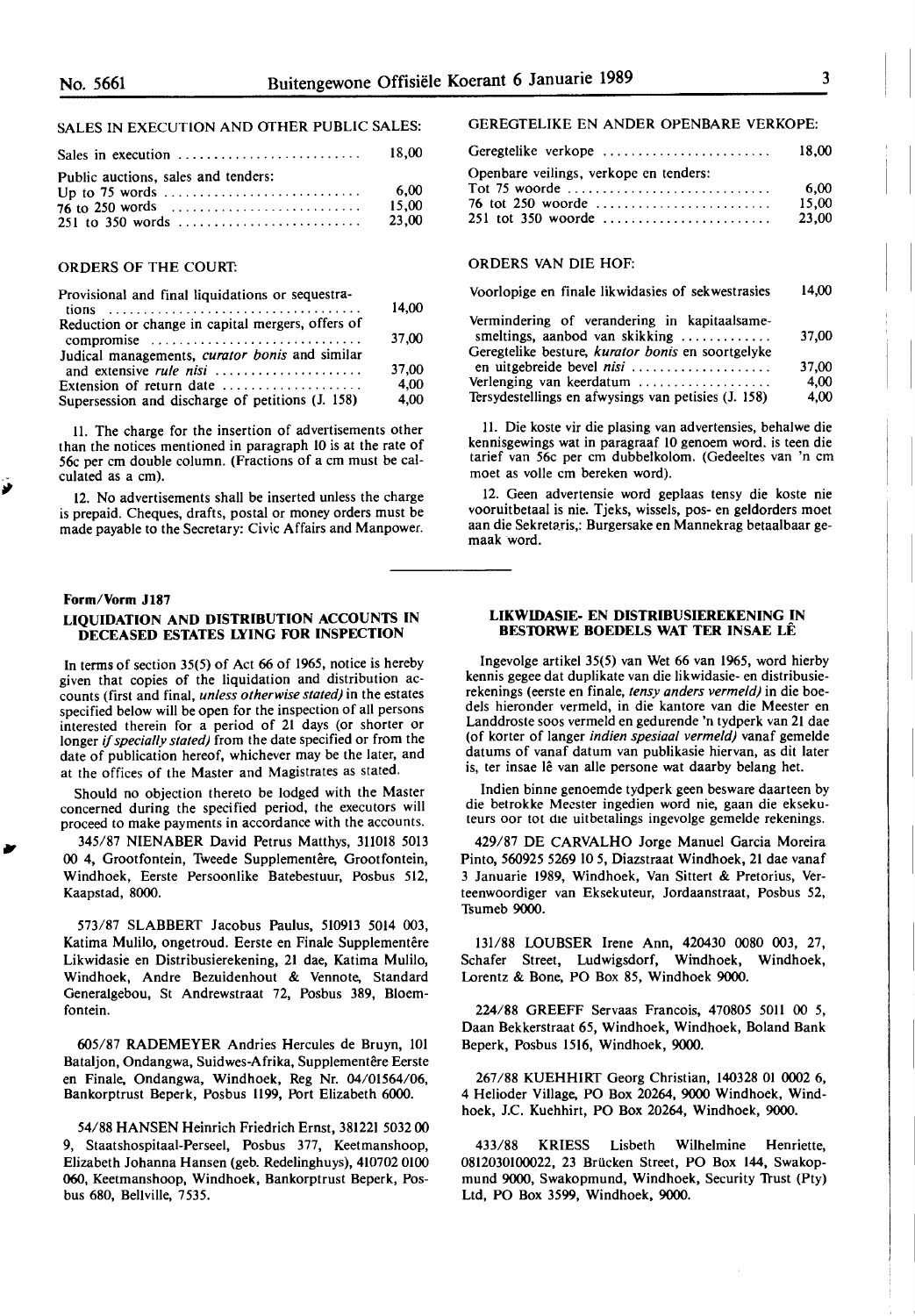69/88 KHOESEB Lazarus Lannie, 6102150500329, Oshakati, Windhoek, Standard Bank SWA Beperk, Posbus 2164, Windhoek, 9000.

551/88 SPANGEHL Charlotte Gertrude Andrea, 0312080007007, Swakopmund, Swakopmund, Windhoek, Standard Bank SWA Beperk, Posbus 2164, Windhoek, 9000.

589/88 ENGELBRECHT Jacoba Jackomina, 2607160007001, Windhoek, Windhoek, Windhoek, Standard Bank SWA Beperk, Posbus 2164, Windhoek.

479/88 WIESE Johannes Jacobus, 05082150ll000, Gobabis, Gobabis, Windhoek, Standard Bank SWA Beperk, Posbus 2164, Windhoek.

**Form/Vorm J 193 NOTICE TO CREDITORS IN DECEASED ESTATES** 

All persons having claims against the estates mentioned below are hereby called upon to lodge their claims with the executors concerned, whithin 30 days (or otherwise as indicated) calculated from the date of publication hereof. The information is given in the following order: Estate number, surname and christian names,,date of birth, identity number, last address, date of death; surviving spouse's names, surname, date of birth and identity number; name and address of executor or authorised agent, period allowed for lodgement of *claims if other than 30 days.* 

373/88 NEL Jan **Hendrik,** Windhoek, 12 Julie **1919,**  1907120100579, Keetmanshoop, 12 Julie 1988, Eerste Persam, Posbus 448, Windhoek, 9000.

586/88 WALBOOM Gerrit Jan, 20-01-1917, 17120 5013 00 0, PO Box 2065 Windhoek, ll November 1988, J. Walboom, c/o Engling Stritter & Partners, PO Box 43, Windhoek.

580/88 BRUSIUS Ursula Hermine Emilie Alwine, Windhoek, 22 Oktober 1914, 141022 01 0009 2, Usakos distrik, 11 November 1988, Eerste Persam, Posbus 448, Windhoek, 9000.

299/88 VAN DER MERWE Carel Johannes, 350603 0100 03 2, Grootfontein, Grootfontein, Windhoek, Eerste Persam, Posbus 448, Windhoek.

381/88 DAVIS Philip Wolff, l3ll30 5041 00 6, Swakopmund, Eerste, Swakopmund, Windhoek, Eerste, Persam, Posbus 448, Windhoek, 9000.

495/88 VON SCHMETTAU Erich Felix Erwin, 270920 5010 00 6, Swakopmund, Swakopmund, Windhoek, Eerste Persam, Posbus 448, Windhoek, 9000.

306/87 HARMS Hannelore Karla (Carla) Erna, 29ll04 0024 IO 7, 12 Maritz Street, Klein Windhoek, Second, Windhoek, First Persam, PO Box 512, Cape Town.

#### **KENNISGEWING AAN KREDITEURE IN BESTORWE BOEDELS**

Alle persone wat vorderinge het teen die boedels hieronder vermeld, word hierby versoek om hul vorderinge by die betrokke eksekuteurs en binne 'n tydperk van 30 dae (of andersins soos aangedui) gereken vanaf die datum van publikasie hiervan in te lewer. Die inligting word verstrek in die volgorde: Boedelnommer, familienaam en voorname, geboortedatum, persoonsnommer, laaste adres, datum oorlede, familienaam en voorname van oorlewende eggenoot(e), geboortedatum en persoonsnommer; naam en adres van eksekuteurs of gemagtigde agent, tydperk toegelaat vir lewering van vorderings *indien anders as 30 dae.* 

COX Beatrice Elizabeth, Windhoek, 13-08-1938, 380813 01 00248, Okahandja, **IO/ll/1988,** Standard Bank SWA Ltd, (Registered Bank), 'frustee Branch, PO Box 2164, Wind- . hoek, 9000.

WLOTZKA Karl Marx, Windhoek, Swakopmund, Standard **Bank SWA** Beperk, Posbus 2164, Windhoek, 9000.

**550/88** BURGER Johannes Hendrik, 20/9/1912, Windhoek 120902 01 0002 0, Keetmanshoop, 18/10/1988, Lentin Botma & Van den Heever, Posbus 38, Keetmanshoop.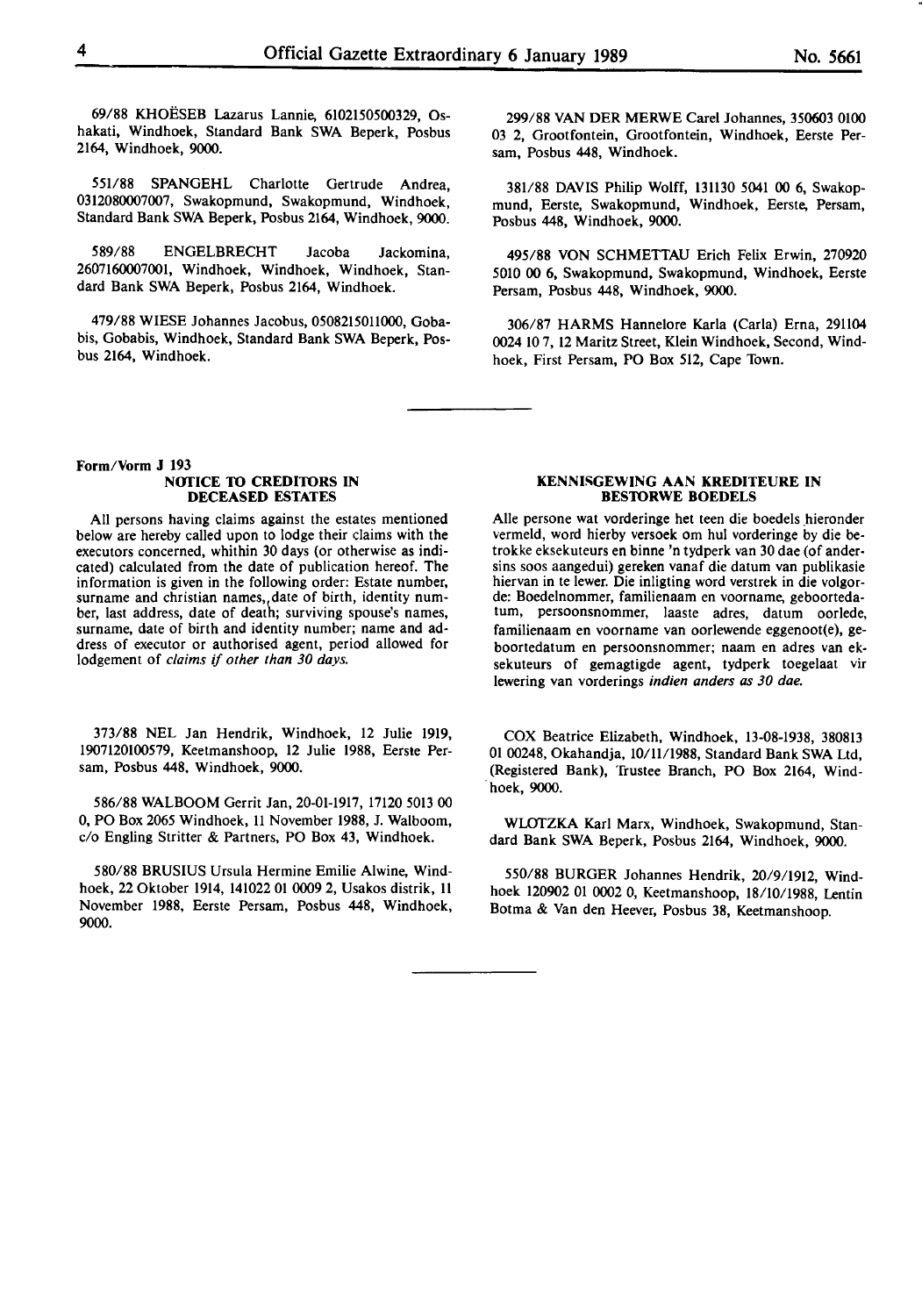#### **Form/Vorm 1**

#### **APPOINTMENT OF TRUSTEES AND LIQUIDATORS AND PROOF OF CLAIMS IN SEQUESTRATED ESTATES OR COMPANIES BEING WOUND UP**

Pursuant to sections 40(3), 56(3) and 77 of the Insolvency Act, 1936, sections 129, 179 and 182 of the Companies Act, 1973, notice is hereby given that the persons mentioned below have been appointed trustees or liquidators, as the case may be and the persons indebted to the estates or companies are required to pay their debts to them forthwith unless otherwise indicated.

Meetings of creditors or contributories of the said estates or companies will be held on the dates and at the times and places mentioned below, for proof of claims against the estates or companies, for the purpose of receiving the trustees' or liquidators' reports as to the affairs and conditions of the estates or companies and for giving the trustees or liquidators directions concerning the sale or recovery of any parts of the estates or assets of the companies or concerning any matter relating to the administration thereof.

The particulars are given in the following order: Number of estate/company; name and description of estate/company; name and address of trustee or liquidator and date, hour and place of meeting and period within which debt must be paid, if this is not to be done forthwith.

# W8/88 G.K.E. (Pty) Ltd (In Liquidation), I.R. McLaren Liquidator Investment Trust Co (Pty) Ltd, PO Box 21204, Windhoek, 25 January 1989 at 10h00 at the office of the Master of the Supreme Court Windhoek, Investment Trust Co (Pty) Ltd, PO Box 21204, Windhoek.

#### **AANSTELLING VAN KURATORS EN LIKWIDATEURS EN BEWYS VAN VORDERINGS IN GESEKWESTREERDE BOEDELS OF MAATSKAPPYE IN LIKWIDASIE**

lngevolge artikels 40(3), 56(3) en 77 van die Insolvensiewet, 1936, artikels 129, 179 en 182 van die Maatskappywet, 1926 en artikels 339, 366, 375(5) (b) en 402 van die Maatskappywet, 1973, word hierby kennis gegee dat die persone hieronder vermeld as kurators of likwidateurs aangestel is, na gelang van die geval, en dat persone wat enigiets aan die boedels of maatskappye verskuldig is die skulde, tensy anders vermeld, onmiddelik by genoemde kurators of Iikwidateurs moet betaal. Byeenkomste van skuldeisers of kontributante van genoemde boedels of maatskappye sal gehou word op die datums, ure en plekke hieronder vermeld vir die bewys van vorderings teen die boedels of maatskappye, vir die ontvangs van die verslae van die kurators of Iikwidateurs oor die sake en toestand van die boedels of maatskappye en om opdragte aan die kurators of likwidateurs uit te reik betreffende die verkoop of opvordering van gedeeltes van die boedels of bates van die maatskappye of betreffende aangeleenthede rakende die beheer daarvan.

Die besonderhede word verstrek in die volgorde: Nommer van boedel/maatskappy; naam en adres van kurator of Iikwidateur, en datum, uur en plek van byeenkoms en tydperk waarin skuld betaal moet word, indien dit nie onmiddelik moet geskied nie.

#### rorm/\'orm 4

#### **LIQUIDATION ACCOUNTS AND PLANS OF DISTRIBUTION OR CONTRIBUTION IN SEQUESTRATED ESTATES OR COMPANIES BEING WOUND UP**

Pursuant to section 108(2) of the Insolvency Act, 1936, section 136(2) of the Companies Act, 1926, and section 406(3) of the Companies Act, 1973, notice is hereby given. that the liquidation account and plants of distribution or contribution in the estates or the companies mentioned below will lie open for inspection by creditors or contributories at the offices of the Master and the Magistrates stated therein, for a period of 14 days, or for such a period as stated therein, from the dates mentioned below or from the date of publication hereof, which-ever may be the later date.

W24/74 Insolvent Estate Paul Manfred Gums, Fourteenth Supplementary First and Final Liquidation and Distribution Account, Office of the Master of the Supreme Court, Windhoek for a period of 14 days as from 30 December 1988, D O'Neil Mathews, Trustee, Trust and Mining Co (Pty) Ltd, PO Box 82, Windhoek, 9000.

#### **LIKWIDASIE REKENINGE EN PLANNE VAN DISTRIBUSIE OF KONTRIBUSIE REKENING IN GESEKWESTREERDE BOEDELS OF MAATSKAPPYE IN LIKWIDASIE**

lngevolge artikel 108(2) van die Insolwensiewet, 1936, artikel 136(2) van die Maatskappywet, 1926, en artikel 406(3) van die Maatskappywet, 1973, word hierby kennis gegee dat die likwidasie- distribusie- of kontribusierekenings in die boedels of die maatskappye, na gelang van die geval, hieronder vermeld ter insae van skuldeisers of kontribuante sal lê op die kantore van die Meester en Landdroste daarin genoem, gedurende 'n tydperk van 14 dae, of die tydperk wat daarin vermeld is, vanaf die datum hieronder vermeld of vanaf die datum van publikasie hiervan, watter datum ook al die laaste is.

W 23/74 Insolvent Estate Roland Reinhold Krämer, Fourteenth Supplementary First and Final Liquidation and Distribution Account, Office of the Master of the Supreme Court Windhoek for a period of 14 days as from the 30 December 1988, D O'Neil Mathews, Trustee, Trust and Mining Co (Pty) Ltd, PO BOx 82, Windhoek.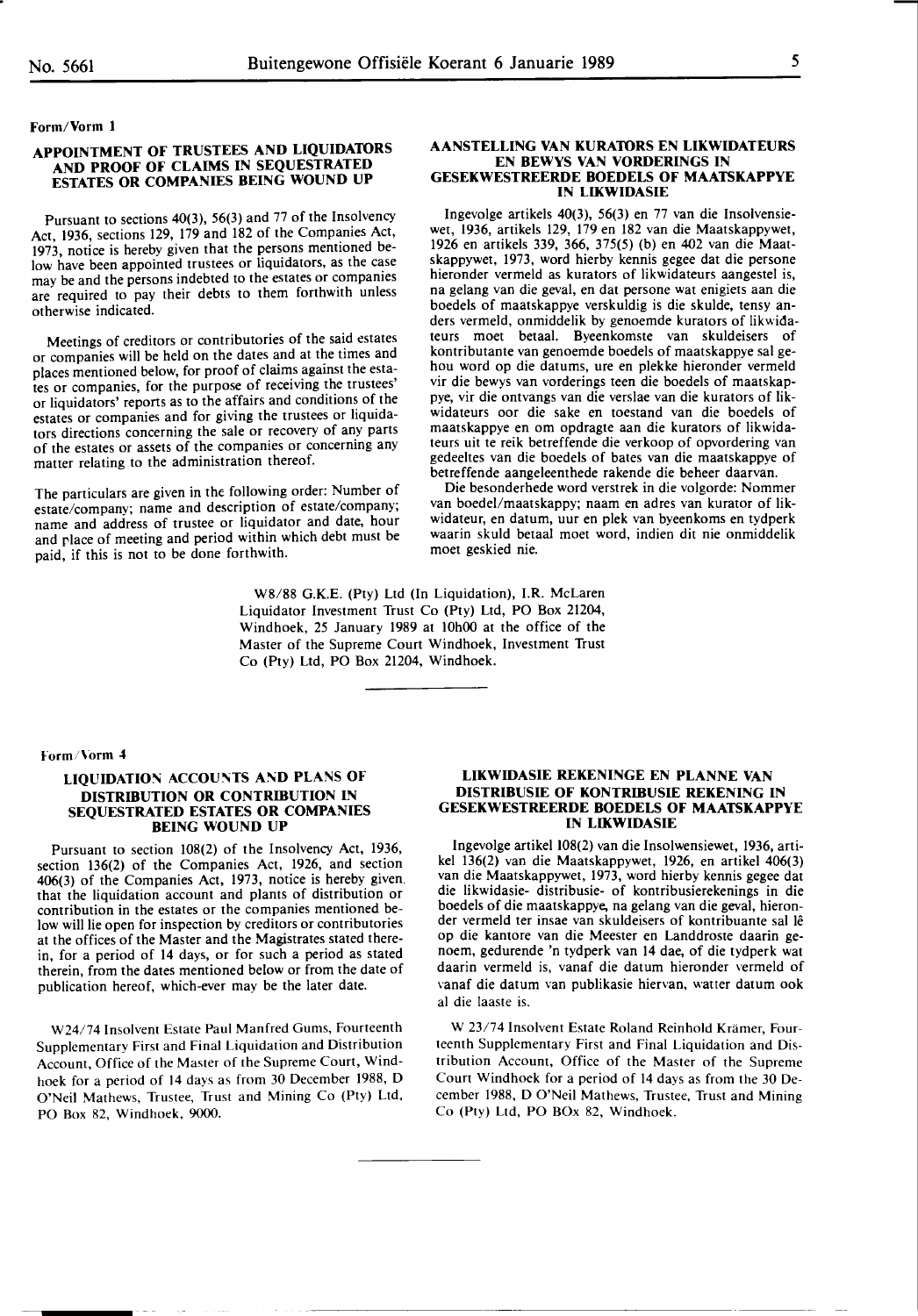IN DIE LANDDROSHOF VIR DIE DISTRIK VAN **OWAMBO** 

GEHOU TE **ONDANGA** 

| In die saak tussen:                               | Saak Nr. 291/88 |
|---------------------------------------------------|-----------------|
| MNR J VAN HEERDEN whda<br>NORTHERN MEAT WHOLESALE | <b>FISER</b>    |

en

**MNR MARTIN** VON WEIDTZ whda PARADISE SUPERMARKET VERWEERDER

#### **KENNISGEWING VAN GEREGTELIKE VERKOPING**

Ter uitvoering van 'n Vonnis toegestaan in die bogemelde Hof gedateer 26 OK10BER 1988 sal die roerende goedere hieronder vermeld, deur die Geregsbode. verkoop word op 19 JANUARIE 1989 om 10h00 op die PERSELE VAN DEPARTEMENT VAN GESONDHEID, OSHAKATI.

- I. 35 Truie
- 2. 124 Hemde
- 3. 29 Mans Langbroeke
- 4. 19 Seuns Langbroeke
- 5. 23 Seuns skool langbroeke
- 6. 9 vroue rompe
- 7. 18 **rokke**
- 8. 28 nagrokke
- 9. 13 vroue bras
- 10. 20 pare vroue skoene
- 11. 131 vroue hoede
- 12. 76 baba pakkies
- 13. 48 pakkies bababroekies. Elke pakkie bevat drie
- 14. 10 rolle watte
- 15. 53 komberse
- 16. 130 pare skoenveters
- 17. 3 bale materiaal
- 18. 89 tasse (reis-, toilet- en dratasse)
- 19. 430 20g pakkies Glen tee
- 20. 199 20g pakkies Joko tee
- 21. 55 blikkies peper & 32 botteltjies speserye
- 22. 50 bottels blatjang & 60 bottels mostert
- 23. 23 botteltjies Fray Bentos broodsmeer
- 24. 200 blikkies bakpoeier
- 25. 21 blikkies gemengde groente.
- 26. 37 blikkies Ideal melk
- 27. 5 blikke baba formule
- 28. 15 blikkie Nestle Nesquick
- 29. 24 pakke Pro Nutro
- 30. 20 sakkies sago
- 31. 34 sakkies kits poeding
- 32. 16 x 2,4 **kg** drommetjies soppoeier
- 33. 130 pakkies aanmaak koeldrank
- 34. 32 bottels shampoo
- 35. 25 rolle Glad Wrap
- 36. 46 botteljies deodorant
- 37. 113 blikkies **Kiwi** skoenpolitoer
- 38. 11 bottels Vim
- 39. 107 buisies "Ekskamel" salf
- **40. 4** dose **Vicks** Vapo **Rub**

41. 60 flits gloeilampies 42. 16 radio kabels 43. 8 kombuis raspers  $-9$  meelsiwwe  $-4$  skopgrafies

- 44. 9 kombuisbakke
- 

45. 29 stuks kinderspeelgoed, speelblokke, rewolwers, brandweerwaens.

Terme van veiling: Voetstoots en kontant aan hoogste bieër.

Gedateer te Tsumeb op hede die 12de dag van Desember 1988.

F A PRETORIUS VAN SITTERT & PRETORIUS Prokureurs vir Eiser SAFARISENTRUM, JORDAANSTRAAT POSBUS 52 TSUMEB 9000

#### **GEREGTELIKE VERKOPING**

IN DIE LANDDROSHOF VIR DIE DISTRIK VAN OWAMBO

GEHOU TE ONDANGWA

In die saak tussen: Saak Nr. 294/87

MNR I SHIFFMAN whda SHOE STYLE EISER

en

MNR ANDREAS whda KUTHILANDJEKO MARKET VERWEERDER

#### **KENNISGEWING VAN GEREGTELIKE VERKOPING**

Ter uitvoering van 'n Vonnis toegestaan in die bogemelde Hof gedateer 29 JUNIE 1988 sal die roerende goedere hieronder vermeld, deur die Geregsbode. verkoop word op 19 JANUARIE 1989 om 10h00 op die PERSELE VAN DEPARTEMENT VAN GESONDHEID, OSHAKATI.

1. BEDFORD VRAGM010R CBR 1493

Terme van veiling: Voetstoots en kontant aan hoogste bieër.

Gedateeer te Tsumeb op hede die 12de dag van Desember 1988.

VAN SITTERT & PRETORIUS PROKUREURS VIR EISER SAFARISENTRUM, JORDAANSTRAAT POSBUS 52 TSUMEB 9000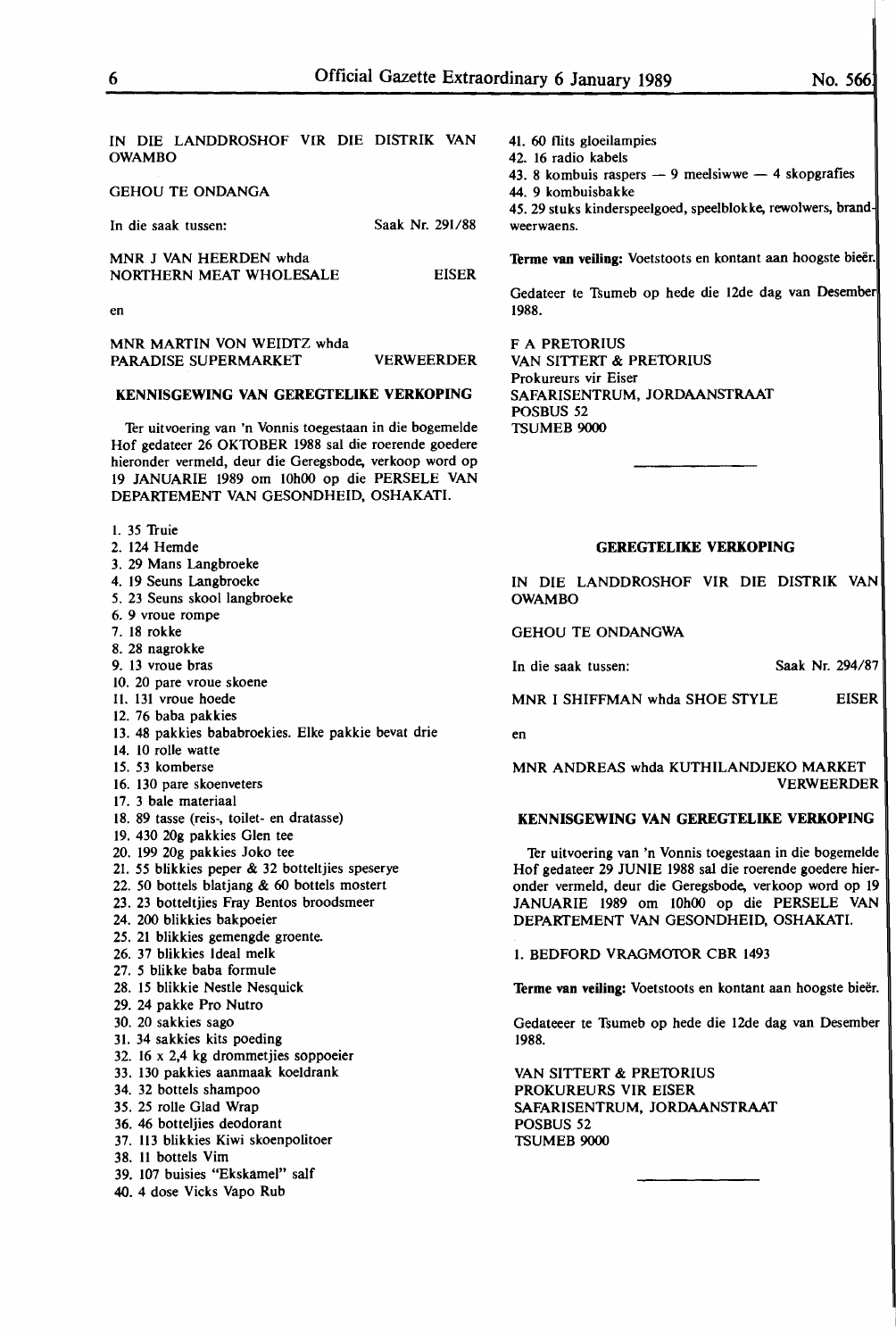IN DIE LANDDROSHOF VIR DIE DISTRIK VAN OWAMBO

GEHOU TE ONDANGWA

#### In die saak tussen: Saak Nr. 345/87

WERNER NAMUGONGO whda EKWETU AUTO CLINIC Eiser

en

TOMAS NASHONGO Verweerder

#### **KENNISGEWING VAN GEREGTELIKE VERKOPING**

Ter uitvoering van 'n Vonnis toegestaan in die bogemelde Hof gedateer 30 MEI 1988 sal die roerende goedere hieronder vermeld, deur die Geregsbode, verkoop word op 19 JANUARIE 1989 om 10h00 op die PERSELE VAN DEPARTEMENT VAN GESONDHEID, OSHAKATI.

I. EEN ELECTROLUX GASYSKAS

Terme van Veiling: Voetstoots en kontant aan hoogste bieër.

Gedateer te Tsumeb op hede die 12de dag van Desember 1988.

VAN SITTERT & PROKUREURS Prokureurs vir Eiser SAFARISENTRUM, JORDAANSTRAAT POSBUS 52 TSUMEB 9000

# IN DIE LANDDROSHOF VIR DIE DISTRIK VAN OWAMBO

#### GEHOU TE ONDANGWA

In die saak tussen: SPRINGTIME LINEN (PTY) LTD Saak Nr. 115/88 EISER

en

MEJ M MIDISIA VERWEERDER

**KENNISGEWING VAN GEREGTGELIKE VERKOPING** 

Ter uitvoering van 'n Vonnis toegestaan in die bogemelde Hof gedateer 2 AUGUSTUS 1988 sal die roerende goedere hieronder vermeld, deur die Geregsbode, verkoop word op 19 JANUARIE 1989 om 10h00 op die PERSELE VAN DEPARTEMENT VAN GESONDHEID, OSHAKATI.

#### I. CLIPPER VRIESKAS

Terme van veiling: Voetstoots en kontant aan hoogste bieër.

GEDATEER TE TSUMEB op hede die 12de dag van DESEMBER 1988.

VAN SITTERT & PRETORIUS Prokureurs vir Eiser SAFARISENTRUM, JORDAANSTRAAT POSBUS 52 TSUMEB 9000

#### **KENNISGEWING OORDRAG VAN BESIGHEID**

Geliewe hiermee kennis te neem, dat na veertien dae van publikasie hiervan, aansoek gedoen sal word by die Lisensiehof van Windhoek, vir die oordrag van die volgende lisensie:

Algemene Handelaar en Patente medisyne (Kleinhandel) gehou deur G.E.D. BOTHA, wie handel gedryf het as WATERVAL WINKEL op Plaas WATERVAL 374, KHOMASHOOGLAND, WINDHOEK distrik, aan MEVROU ESTELLE BOTHA, wie op dieselfde Plaas onder dieselfde naam en sty! handel sal dryf.

Geteken hierdie 2lste dag van DESEMBER 1988.

G.E.D. BOTHA Posbus 2347 Windhoek

,

#### ENGELBRECHT'S KARAKUL EXPORT (PTY) LIMITED (IN VOLUNTARY LIQUIDATION)

#### NOTICE OF SPECIAL RESOWTION TO WIND UP **VOLUNTARILY**

Notice is hereby given pursuant to Section 356 (2) (b) of the Companies Act 1973, that a General Meeting of Shareholders of the Company held on October 4, 1988, the Shareholders passed a Special Resolution to wind up the Company by way of members voluntarily winding up and that KLAUS JOERG GERSTLE of Windhoek be appointed Liquidator of the Company. The Liquidator was exempt from furnishing security.

Advertiser: Kessel-Feinstein/ABH Margolis Adres: P.O. Box 1450 Cape Town